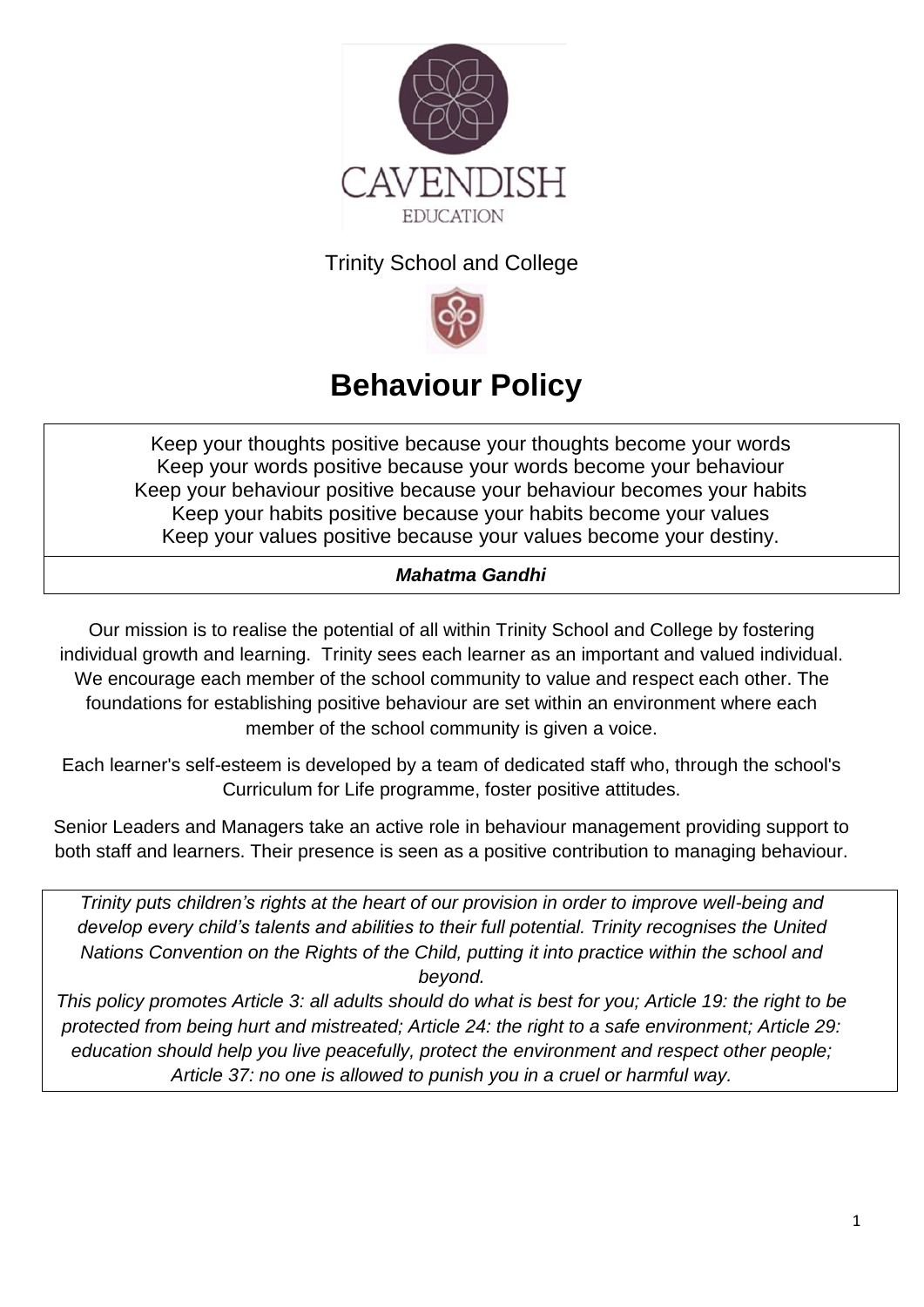#### **KEY PERSONNEL**

#### **BEHAVIOURAL MANAGEMENT WITHIN TRINITY**

#### **Executive Headteacher** Elizabeth Baines

#### **Headteacher of School** Georgina Moorcroft

#### **Headteacher of College** Thomas Furnell

#### **Deputy and Assistant Headteachers**

Hayley Furnell, Kieren Martin and Sue David

> **Head of Education** Janice Kearns

#### **De-escalation and Team Teach Professionals** Thomas Furnell Kieren Martin

#### **Emotional Wellbeing Team**

Natalie Atkin Tina Austin Elizabeth Baines Kelly Bates Angela Fowler Thomas Furnell Kieren Martin Georgina Moorcroft Joe Moorcroft Jenny Stevens Carol Sargeant Lennon Moorcroft

All Class Tutors have a responsibility for the management of behaviour within the classroom and Deescalation and Team Teach Professionals are on call.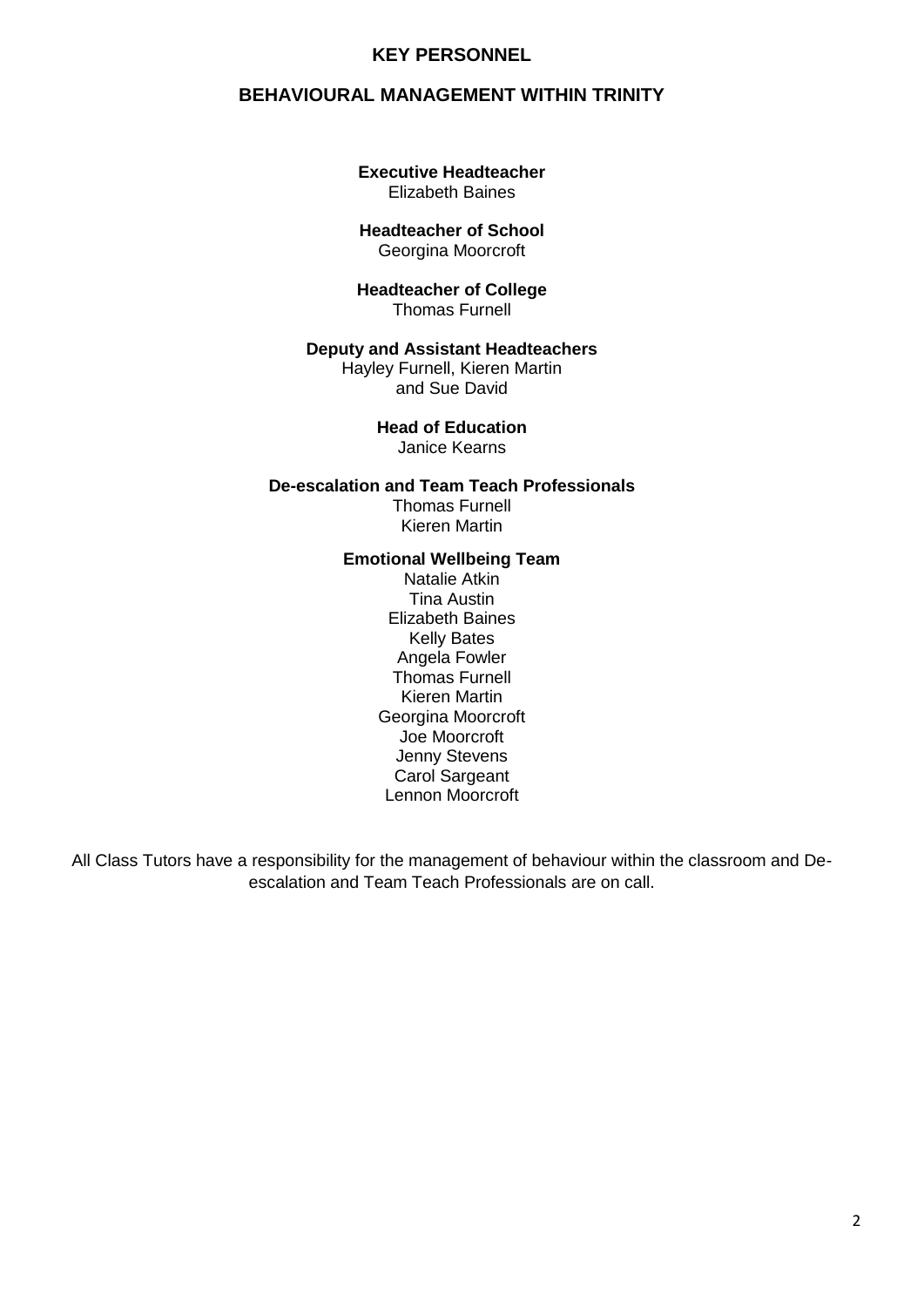# **Legislation**

- Education Act 1996, 2002, 2011
- School Standards and Framework Act 1998 Amendment Bill (2017)
- Education and Inspections Act 2006
- The School Information (England) (Amendment) Regulations 2017
- Equality Act 2010
- The Education (Independent School Standards) (England) Regulations 2010, 2012, 2014, 2015
- Schools (Specification and Disposal of Articles) Regulations 2012

## **Guidance**

- Keeping Children Safe in Education September 2016, (July 2016, July 2015, March 2015) [https://www.gov.uk/government/uploads/system/uploads/attachment\\_data/file/550511/Keeping\\_chil](https://www.gov.uk/government/uploads/system/uploads/attachment_data/file/550511/Keeping_children_safe_in_education.pdf) [dren\\_safe\\_in\\_education.pdf](https://www.gov.uk/government/uploads/system/uploads/attachment_data/file/550511/Keeping_children_safe_in_education.pdf)
- Mental Health and Behaviour in Schools March 2016 [https://www.gov.uk/government/uploads/system/uploads/attachment\\_data/file/508847/Mental\\_Healt](https://www.gov.uk/government/uploads/system/uploads/attachment_data/file/508847/Mental_Health_and_Behaviour_-_advice_for_Schools_160316.pdf) h\_and\_Behaviour - advice for Schools 160316.pdf
- Working Together to Safeguard Children March 2015 updated February 2017 [https://www.gov.uk/government/uploads/system/uploads/attachment\\_data/file/419595/Working\\_Tog](https://www.gov.uk/government/uploads/system/uploads/attachment_data/file/419595/Working_Together_to_Safeguard_Children.pdf) ether to Safeguard Children.pdf
- Young Person's Guide to Working Together to Safeguard Children http//www.childrenscommissioner.gov.uk/publications/young-person-guide-working-togethersafeguard-children
- School Attendance Guidance 2013 updated 2016 <https://www.gov.uk/government/publications/school-attendance>
- Prevent Duty Guidance March 2015 updated March 2016 https://www.gov.uk/government/uploads/system/uploads/attachment\_data/file/445977/3799\_Revise d Prevent Duty Guidance England Wales V2-Interactive.pdf
- Statutory Policies for Schools September 2014 https://www.gov.uk/government/uploads/system/uploads/attachment\_data/file/357068/statutory\_sch ools\_policies\_Sept\_14\_FINAL.pdf
- Promoting Children and Young Peoples Emotional Health and Wellbeing March 2015 https://www.gov.uk/government/uploads/system/uploads/attachment\_data/file/414908/Final\_EHWB \_draft\_20\_03\_15.pdf
- **Emotional Health and Wellbeing [NHS]**
- **Every Child Matters**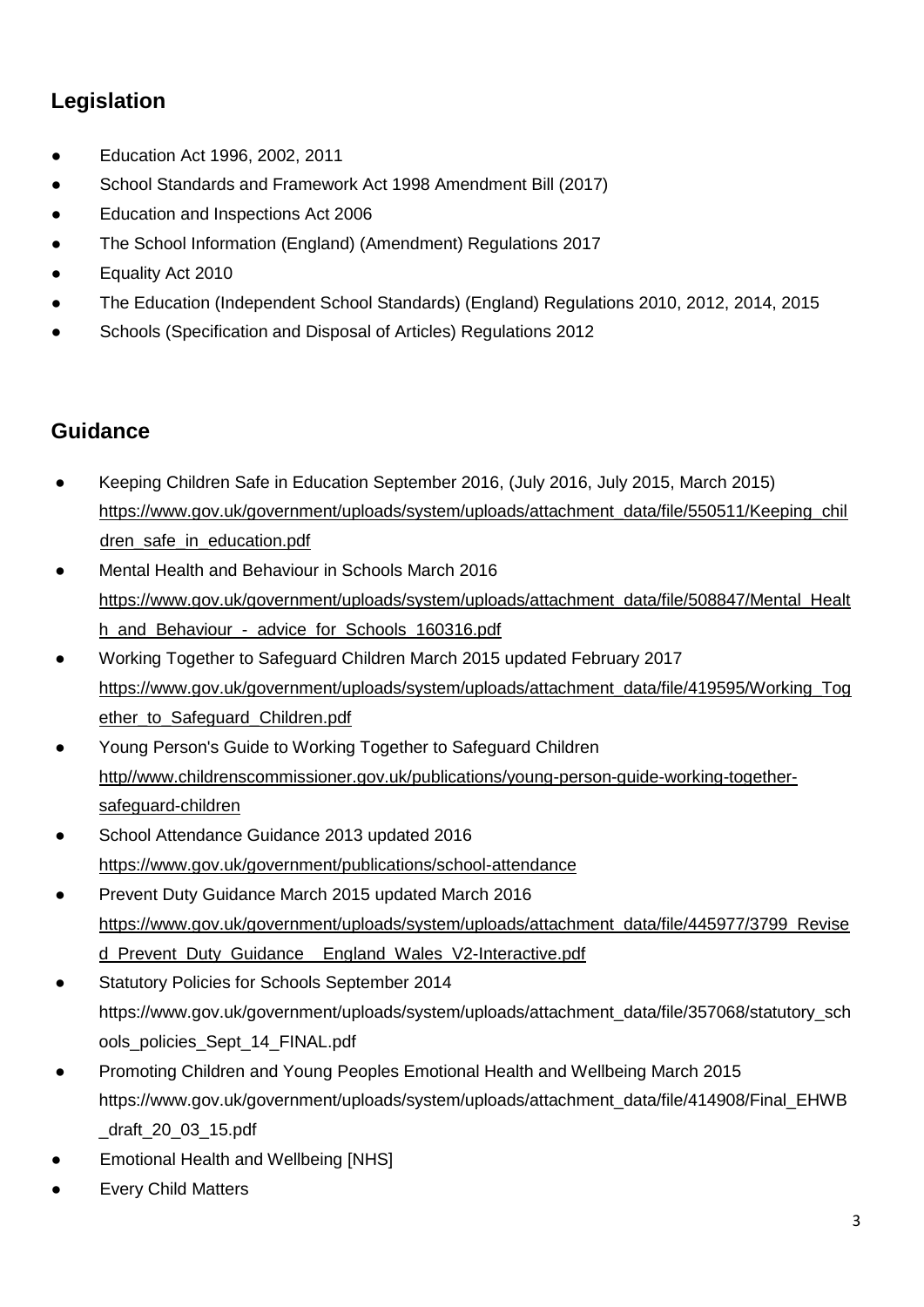https://www.gov.uk/government/publications/every-child-matters

- **Team Teach Training Manual** http://www.team-teach.co.uk/
- ['Screening, searching and confiscation: advice for headteachers, staff and governing bodies'](https://www.gov.uk/government/publications/searching-screening-and-confiscation) February 2014 updated September 2016 [https://www.gov.uk/government/uploads/system/uploads/attachment\\_data/file/554415/searching\\_sc](https://www.gov.uk/government/uploads/system/uploads/attachment_data/file/554415/searching_sc) reening\_confiscation\_advice\_Sept\_2016.pdf
- [Behaviour and discipline in schools: a guide for headteachers and school staff'](https://www.gov.uk/government/publications/behaviour-and-discipline-in-schools) [https://www.gov.uk/government/uploads/system/uploads/attachment\\_data/file/488034/Behaviour\\_a](https://www.gov.uk/government/uploads/system/uploads/attachment_data/file/488034/Behaviour_and_Discipline_in_Schools_-_A_guide_for_headteachers_and_School_Staff.pdf) [nd\\_Discipline\\_in\\_Schools\\_-\\_A\\_guide\\_for\\_headteachers\\_and\\_School\\_Staff.pdf](https://www.gov.uk/government/uploads/system/uploads/attachment_data/file/488034/Behaviour_and_Discipline_in_Schools_-_A_guide_for_headteachers_and_School_Staff.pdf)
- ['Preventing and tackling bullying: advice for school leaders, staff and governing bodies'](https://www.gov.uk/government/publications/preventing-and-tackling-bullying) July 2017 [https://www.gov.uk/government/uploads/system/uploads/attachment\\_data/file/623895/Preventing\\_a](https://www.gov.uk/government/uploads/system/uploads/attachment_data/file/623895/Preventing_and_tackling_bullying_advice.pdf) [nd\\_tackling\\_bullying\\_advice.pdf](https://www.gov.uk/government/uploads/system/uploads/attachment_data/file/623895/Preventing_and_tackling_bullying_advice.pdf)
- ['Use of reasonable force: advice for headteachers, staff and governing bodies'](https://www.gov.uk/government/publications/use-of-reasonable-force-in-schools) July 2013 reviewed in July 2015 [https://www.gov.uk/government/uploads/system/uploads/attachment\\_data/file/444051/Use\\_of\\_reas](https://www.gov.uk/government/uploads/system/uploads/attachment_data/file/444051/Use_of_reas) onable\_force\_advice\_Reviewed\_July\_2015.pdf
- Charlie Taylor (2012) [checklist on the basics of classroom management.](https://www.gov.uk/government/publications/good-behaviour-in-schools-checklist-for-teachers)(appendix 1)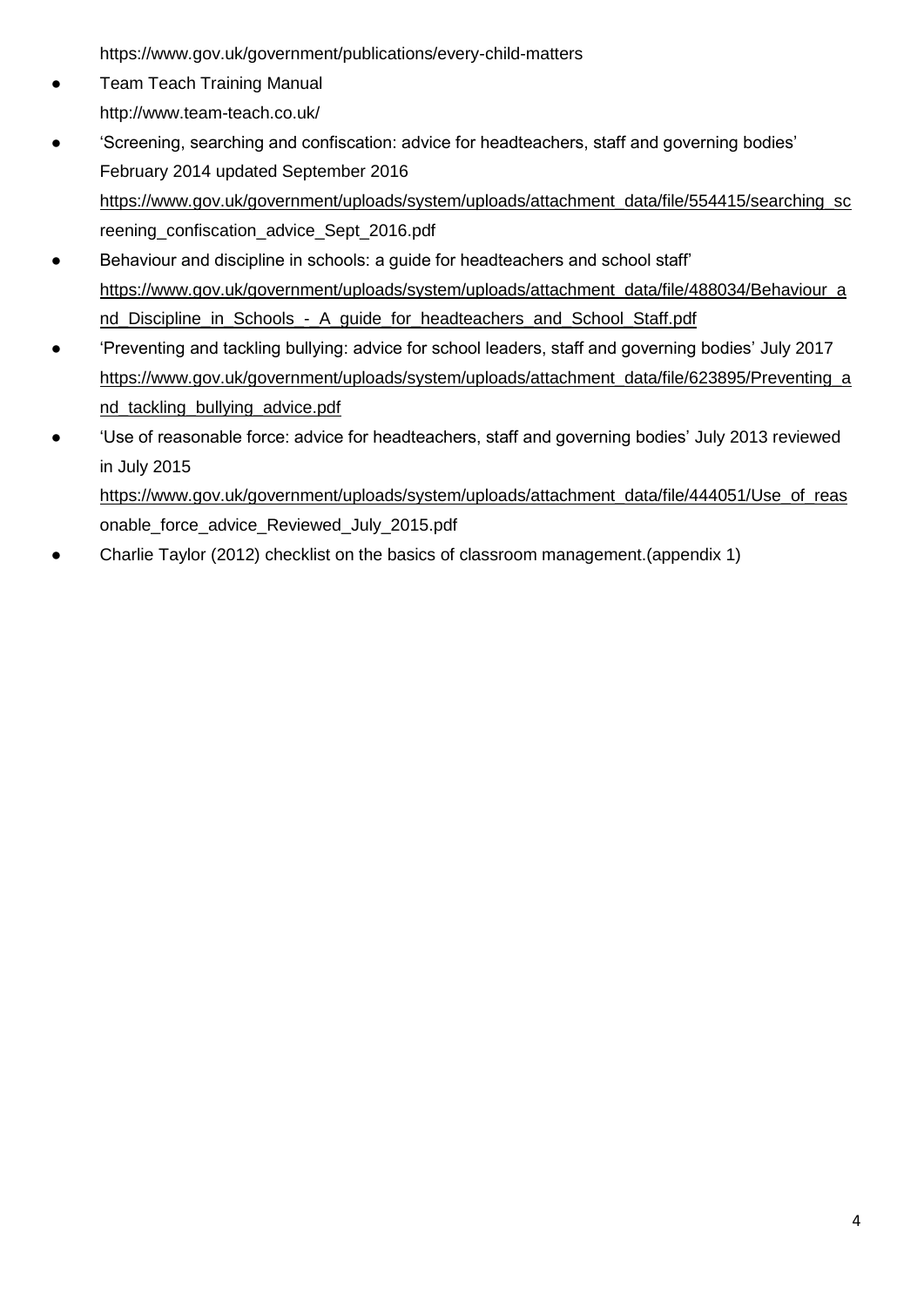# **Policies and Procedures**

- Administration of Medication Policy
- Anti-Bullying Policy
- Attendance Policy
- Child Friendly Anti-Bullying Policy
- Curriculum for Life Policy
- Drugs and Substance Misuse Policy
- **•** Exclusion Policy
- **First Aid Policy**
- **Incident Policy and Procedure**
- **•** Inclusion Policy
- Learning through our Personal, Health, Spiritual, Moral, Social and Cultural Education
- **Mental Health and Emotional Wellbeing Policy**
- Preventing Extremism and Radicalisation Policy
- Reasonable Adjustments Policy
- **Risk Assessment Policy**
- Safeguarding and Child Protection Policy
- Safeguarding Vulnerable Adults Policy
- **Special Educational Needs Policy**
- Sex and Relationships Policy
- Student Voice Policy
- **Learning outside the Classroom Policy**
- Use of Physical Restraint Policy
- Welfare, Health and Safety Policy

## **COVID19 Considerations**

#### 2019-2021

Following the lockdown 1 (and subsequent lockdowns), students have now been encouraged to return to Trinity with some modifications.

There is an expectation that all students will follow school and college with respect to

- handwashing and sanitising;
- socialising with others, maintaining a two metre distance;
- following one way systems set up in the school and college;
- following expectations of catch it, bin it, kill it with using tissue to sneeze or cough within the school/college and to avoid touching the face with hands;
- identify where possible feelings of being unwell or follow instructions if suspected of being unwell;
- use of toilets, which will be cleaned after each use by cleaning staff;
- respecting others personal space, with no spitting, coughing or touching another person;
- not to share equipment or drinking bottles.

The school and college timetables for arrival and pick up will be modified in order to minimise close contact with others, as well as staggered break and lunchtimes which will ensure low numbers using confined outside school and college grounds.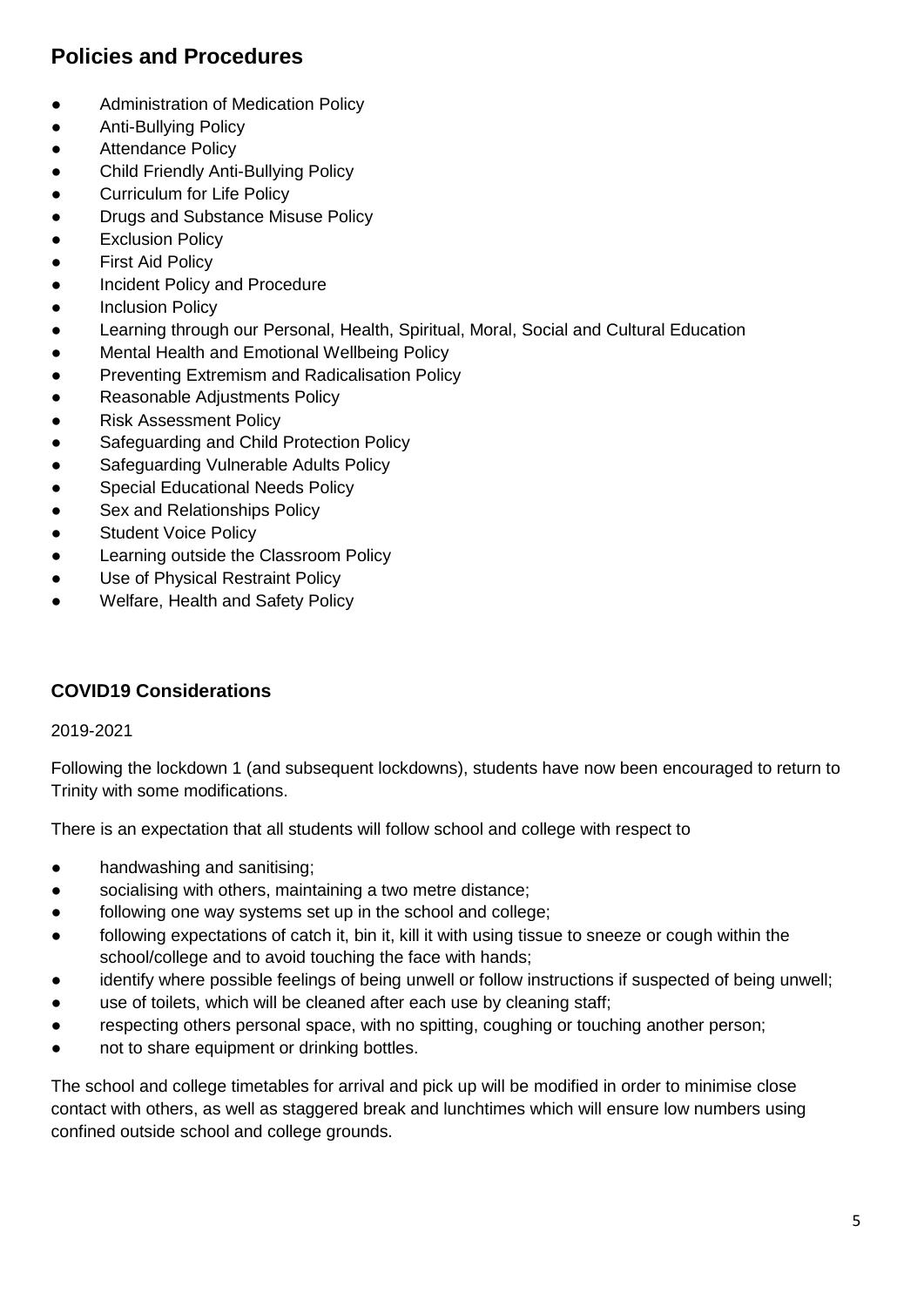# **Expectations with regard to Learners**

Learners will be expected to:

- conduct themselves around the building in a safe, sensible manner and show regard for others
- conduct themselves appropriately during their travel/journey from home to school in a safe, sensible manner and show regard for others
- arrive on time to lessons
- bring equipment appropriate for the lesson
- follow reasonable instructions given by the teacher
- behave in a reasonable and polite manner to all staff and learners
- show respect for the opinions and beliefs of others
- complete all class work in the manner required
- hand in homework at the time requested
- show respect for the working environment
- engage with learning and not use any personal mobile device within the lesson, other than what is provided by the school
- follow the school rules.

# **Expectations with regard to Staff**

Staff will be expected to:

- to meet and greet learners as they arrive to their lessons
- create a swift and purposeful start to the lesson and ending the lesson on time
- ensuring as far as possible that the classroom is suited to a particular activity
- deliver a suitably planned and structured lesson which meets all individual needs providing engaging, motivating learning experiences for learners, which are well executed with clearly understood procedures regarding participation
- to support the calm and safe movement around the school for learners
- reinforce clear expectations of behaviour
- minimise external interruptions wherever possible, which can distract even the most attentive learners, triggering unsettled and disruptive behaviour
- prepare resources for your lessons at the beginning of the working day or at the end of the previous day in order to ensure the availability of materials and resources for a given activity.
- establishing arrangements for seating plans (if required) in order to promote engagement and good behaviour
- deal with incidents of inappropriate behaviour by following the school's procedures
- promote and reinforce positive behaviour in the classroom

# **Expectations with regard to parents and carers**

Parents and carers are expected to:

- ensure all learners are ready for the journey to school/college and have clear expectations on their conduct for the journey
- work in partnership with staff to ensure good behaviour
- inform staff of any concerns
- respond to concerns raised by members of staff
- ensure learners come to school correctly equipped and prepared to work
- to ensure that any prescribed medication is taken before attending School/College and if this fails to happen then either you will be asked to bring the medication into School/College or your child will need to be collected to be taken home.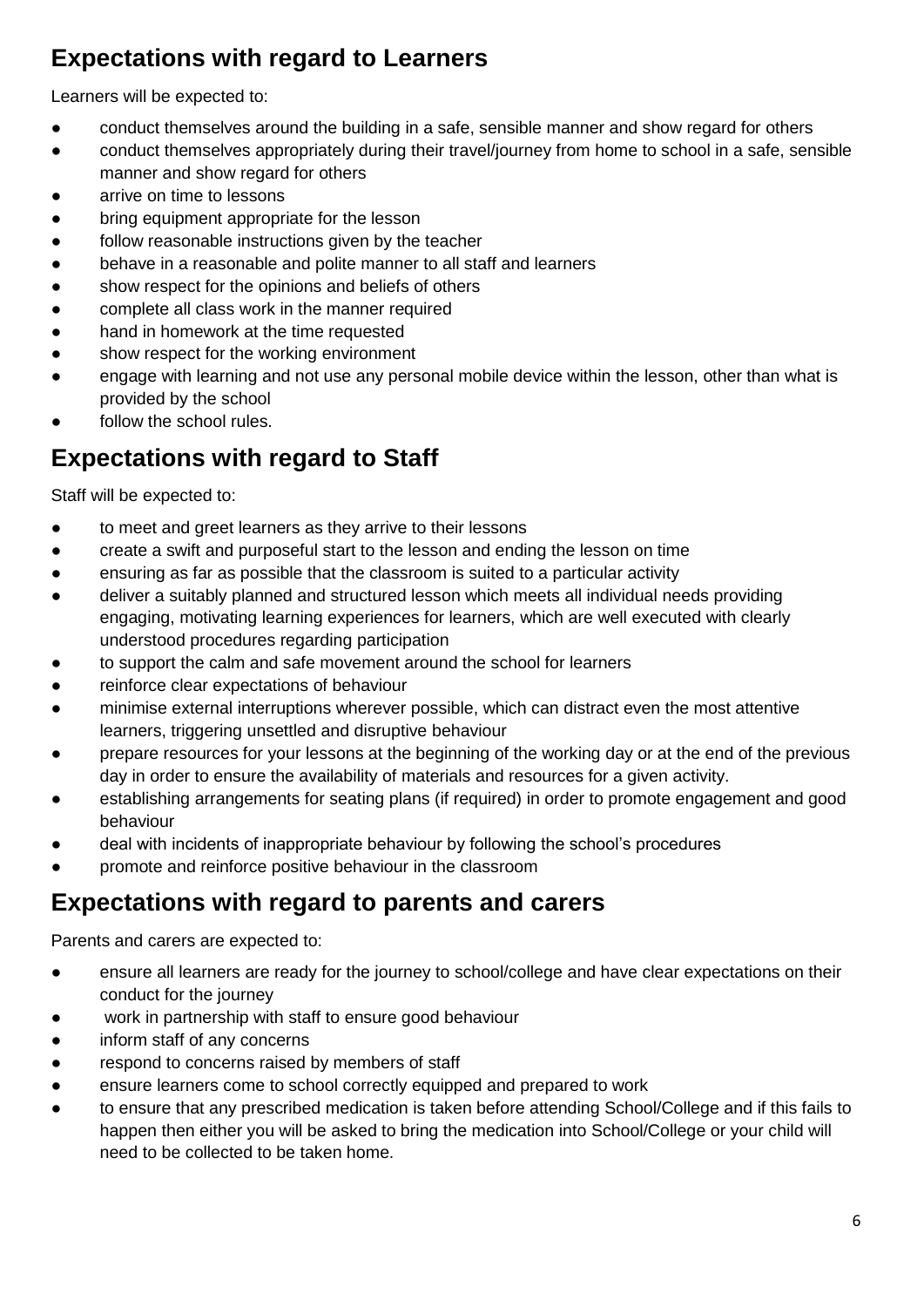# **The Positive Reward System**

It is important that achievement and good behaviour are rewarded. The two main ways of doing this are by giving merits for good work and recording such things as exceptional effort, improvement in behaviour, volunteering to help at functions etc, on the school system.

#### **Verbal Praise**

Catch them being good and tell them.

#### **School Planner**

Write a positive statement in the planner.

#### **Letters Home**

For exceptional engagement and achievement in class. This is recorded as a 3 in the engagement data provided by English and Mathematics Teachers daily.

#### **Headteacher Commendations and College Incentives**

Learners who have shown that they have been exception role models for the school and are recognised for politeness, helpfulness, good behaviour, contribution towards activities such as fund raising events, group work, presentations, presentations, work within Curriculum for Life and vocational areas including working within the community and being an ambassador for the school and college.

#### **Effort Recognition**

Class based recognition for outstanding effort in meeting personal and academic targets across the curriculum. Awarded weekly and celebrated within tutor groups.

Some classes offer golden time where good effort and achievement is rewarded with choice learning on a Friday. These sessions are run by the form tutor.

#### **Annual Awards Ceremony**

Trophies and Certificates are awarded to learners for outstanding effort and achievement, for excellent attendance and punctuality, for success in examinations, for sporting endeavour and for services to the school.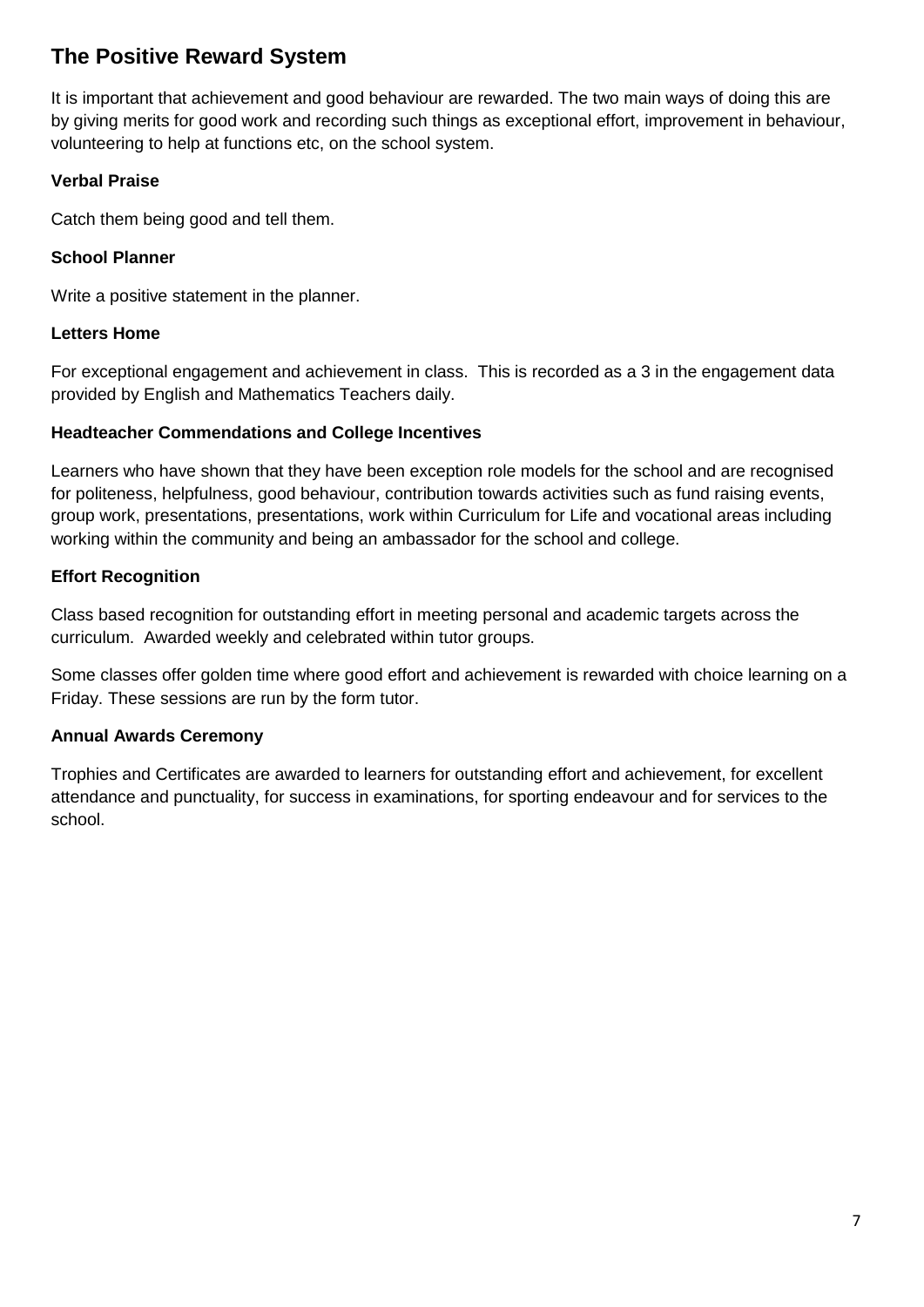# **Support structures for learners causing concern**

The following structures exist within the school to support learners whose behaviour is causing concern. Referral to the Emotional Wellbeing Team is made directly to the Emotional Wellbeing Advocate in order to expedite support for the learner. The Headteacher(s) and the Deputy Headteacher(s) are also part of the Senior Leadership team who are part of the evaluation and monitoring of the service and provision.

### **Mentoring and Peer Mentoring Scheme**

Teachers and students work together to provide mentoring support to learners. There is a Buddy Stop in the playground to enable learners to be identified as requiring support from staff or peers.

### **Agreed Time Out and Safe Area Agreements**

Teachers and students are able to work together to agree time out and agreed staff areas. These arrangements are to enable learners to learn from reflecting on their behaviours and to develop strategies to support appropriate behaviours in the future.

## **Coaching Scheme**

The College tutors and qualified Coaches within the school offer a coaching scheme to support learners who are not achieving their potential or are trying to overcome difficulties with social communication or interaction.

### **Independent studies**

Short courses focusing on areas of concern providing structure and learning to provide knowledge and understanding on appropriate behaviours, social and emotional skills for life. This work supports and encourages learners to reach their potential in a range of different situations. This work is evidenced through ASDAN and AQA Unit Awards.

## **Involvement of Behavioural Support Specialist Teachers**

The school has four specialist Behavioural support assessors who are skilled in de-escalation and restorative practice procedures to support learners in developing personal management skills for life. We have qualified Cognitive Behavioural and Anger Management Therapists (Level 5).

#### **Specialist Teaching and Personal Assistant**

In some cases, learners have one to one support to support their time within school in order they can develop strategies to cope independently in the future.

#### **Intervention Schedules**

Targets are written to provide a holistic approach to ensuring full attendance and high levels of engagement in learning, whilst ensuring that pastoral care and support is available through the school intervention programmes.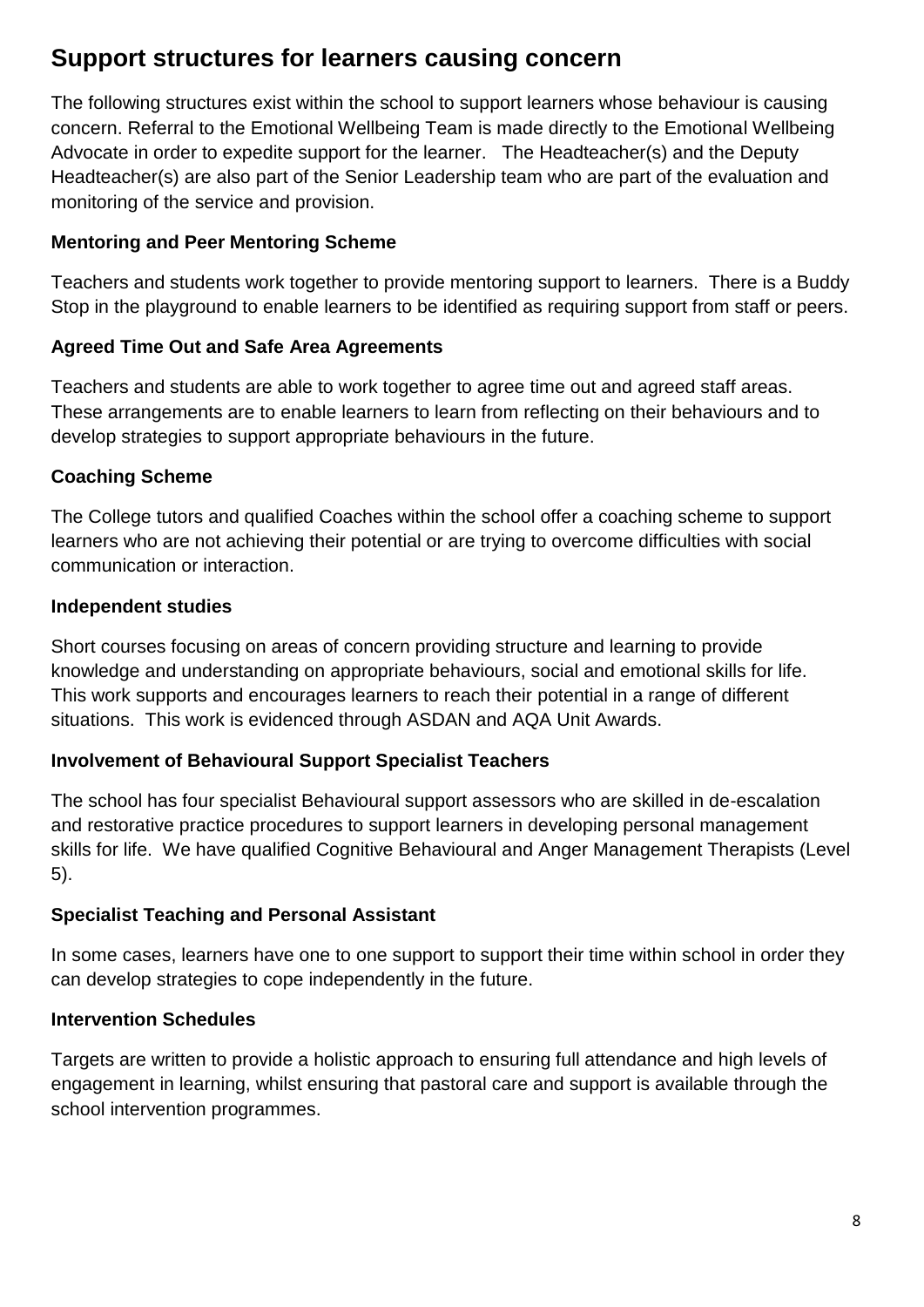## **Emotional Wellbeing Club**

This club runs twice a week in order to support learners to take greater responsibility for their own mental health, emotional wellbeing and behaviour.

## **Personalised Learning Programmes**

Learners have individual timetables which are reviewed at least termly and provide a range of interventions to support their maturing independence.

# **Procedures for dealing with unacceptable behaviour**

It is the responsibility of teachers, tutors and instructors to deal with minor incidents which occur in the classroom.

More serious incidents can be dealt with by the teacher, tutor or instructor, but must also be recorded in writing addressed (via email) to the Headteacher and the Safeguarding Team. The referral should be identified as Level 1, 2 or 3 Behaviour. The Headteacher will then take action based on the information on the referral made. Incidences will be recorded, and patterns analysed throughout the year and may in some cases be referred to Safeguarding process within the school.

The school and college seeks in all cases to minimise the use of exclusions and will use them only as a last resort when the ongoing attendance of the learner at school is causing concern in relation to the safety of others and the school property. Exclusions allow for a short period of 'cooling off' and reintegration happens after a meeting with parents and/or carers.

The Executive Headteacher alongside the senior leadership team (SLT) will work together to provide cover for those learners who are causing serious disruption to the learning of others. Reasonable adjustments to be considered in these cases include:

- The Use of THE Centre (if the Centre is able to provide the academic challenge appropriate to the level of ability identified via assessment for learner)
- The appointment of a Teaching Assistant who specialises in behaviour (only if one is not already appointed to work with the student as per the offer of place)
- Referral to the Emotional Wellbeing Team (if this has not already been done as agreed within the offer of place)
- Referral to Venture Forward Provision

In these cases, teachers, tutors and instructors should request assistance from the SLT who they know is available using the teaching assistant or a sensible learner. These incidents still need to be recorded to enable the Headteacher to deal with the matter.

In those rare situations, where fixed term or permanent exclusion is needed, then the Headteacher of School or the Headteacher of College are the only member of staff who can sanction this action. Safeguarding is paramount in the decision making about exclusions and the school operates an Inclusive Educational ethos.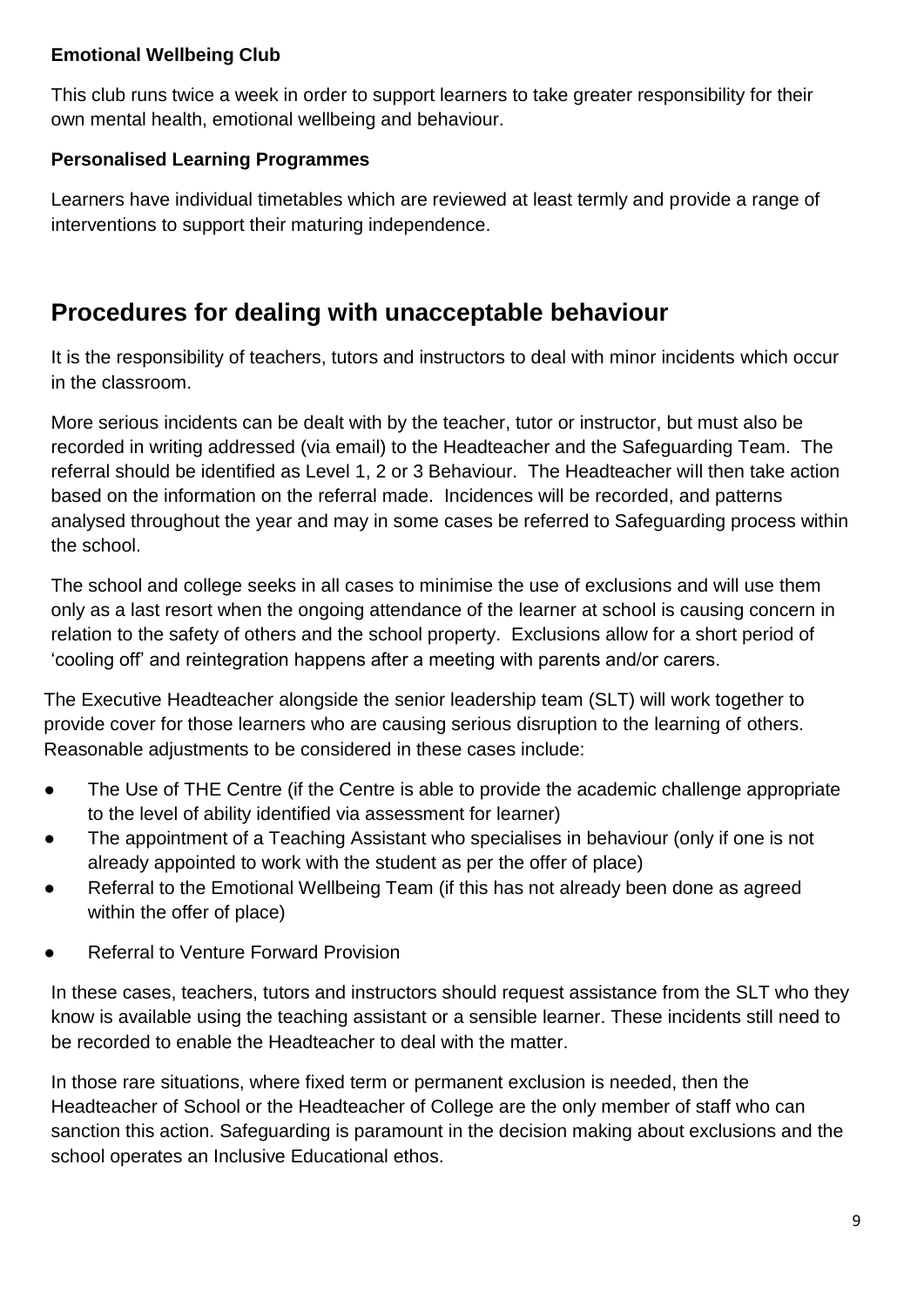In the case of all exclusions, parents and carers are informed immediately by telephone in the first instance, and this information is then placed in writing explaining the details of the reasons for the exclusion and their right of appeal.

Excluded learners are provided with work for the duration of the exclusion and if they live within the Medway area, home tuition will be provided if supported by Medway and Kent Local Authorities.

For further details on these issues, please refer to the Exclusions Policy.

Teachers' powers with respect to discipline in Trinity –

- Teachers have statutory authority to discipline pupils whose behaviour is unacceptable, who break the school rules or who fail to follow a reasonable instruction (Section 90 and 91 of the Education and Inspections Act 2006).
- The power also applies to all paid staff within Trinity
- Teachers can discipline pupils at any time the pupil is in school or elsewhere under the charge of a teacher, including on school visits.
- Teachers can discipline learners whose behaviour is unacceptable on the journey or LA provided transport to and from Trinity
- Teachers can also discipline pupils in certain circumstances when a pupil's misbehaviour occurs outside of Trinity this includes the journey to and from school.
- Teachers have a power to impose detention outside school hours.
- Teachers can confiscate pupils' property

## **Pupils' conduct outside of School and College – teachers' powers**

Teachers have the power to discipline pupils for misbehaving outside of the school premises "to such an extent as is reasonable''. This includes any behavioural issues with respect to social media, travel to and from school and indeed any behaviours which can adversely affect the reputation of the school within the community. Should matters be reported to the school regarding any non-criminal bad behaviour and bullying which occurs off school premises, then the school will apply its powers which means that we will be able to apply the range of policies related to managing behaviour and exclusions within Trinity.

## **No Touching/Physical contact**

Trinity School and College recognises that genuine feelings of affection may exist between two students. However, students shall refrain from all Public Displays of Affection (PDA) while on school or college site or while attending and/or participating in a school-related activity. This includes the journey to and from school/college and also during drop off and pick up times. Being overly affectionate at school/college can be offensive to some of our students. The expression of feelings towards one another is a personal concern between the two individuals and therefore should not be shared with others in the general vicinity. PDA includes any physical contact that may make others in close proximity uncomfortable or serves as a distraction for themselves as well as innocent onlookers. Some specific examples of PDA include but is not limited to: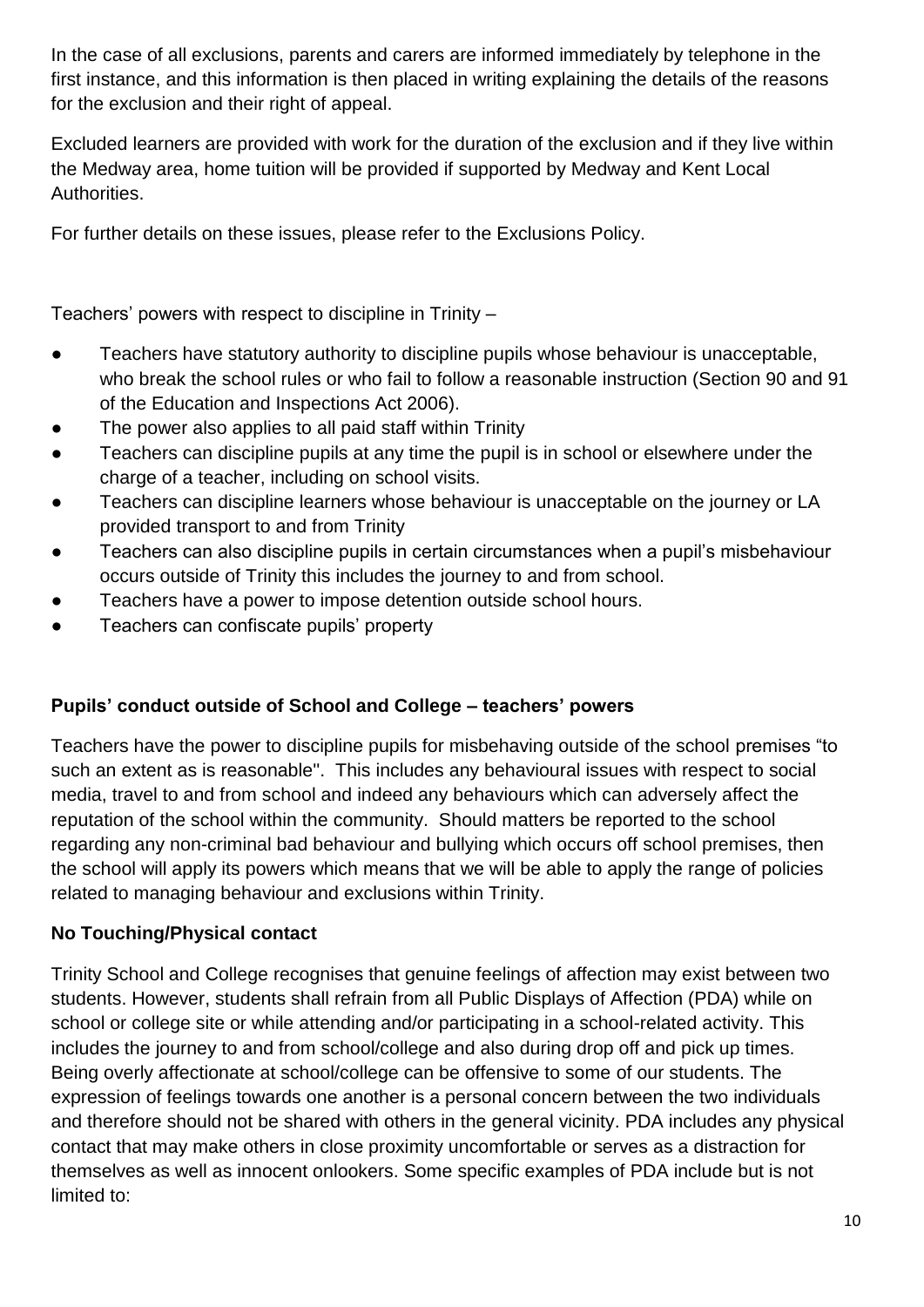Physical contact including, but not limited to:

- intimate touching
- hand holding
- fondling
- cuddling
- kissing at school/college or a school-sponsored activity between two students typically in a relationship.

This type of behaviour, while innocent on some levels, can quickly devolve into a distraction for the students engaging in the practice, as well as other students who witness these public displays of affection.

Inappropriate public displays of affection will not be tolerated. This behaviour will result in a parent meeting and possible exclusion if inappropriate behaviour continues after being warned. Trinity promotes a place of education which does not tolerate any type of rape culture (see further information available on page 17).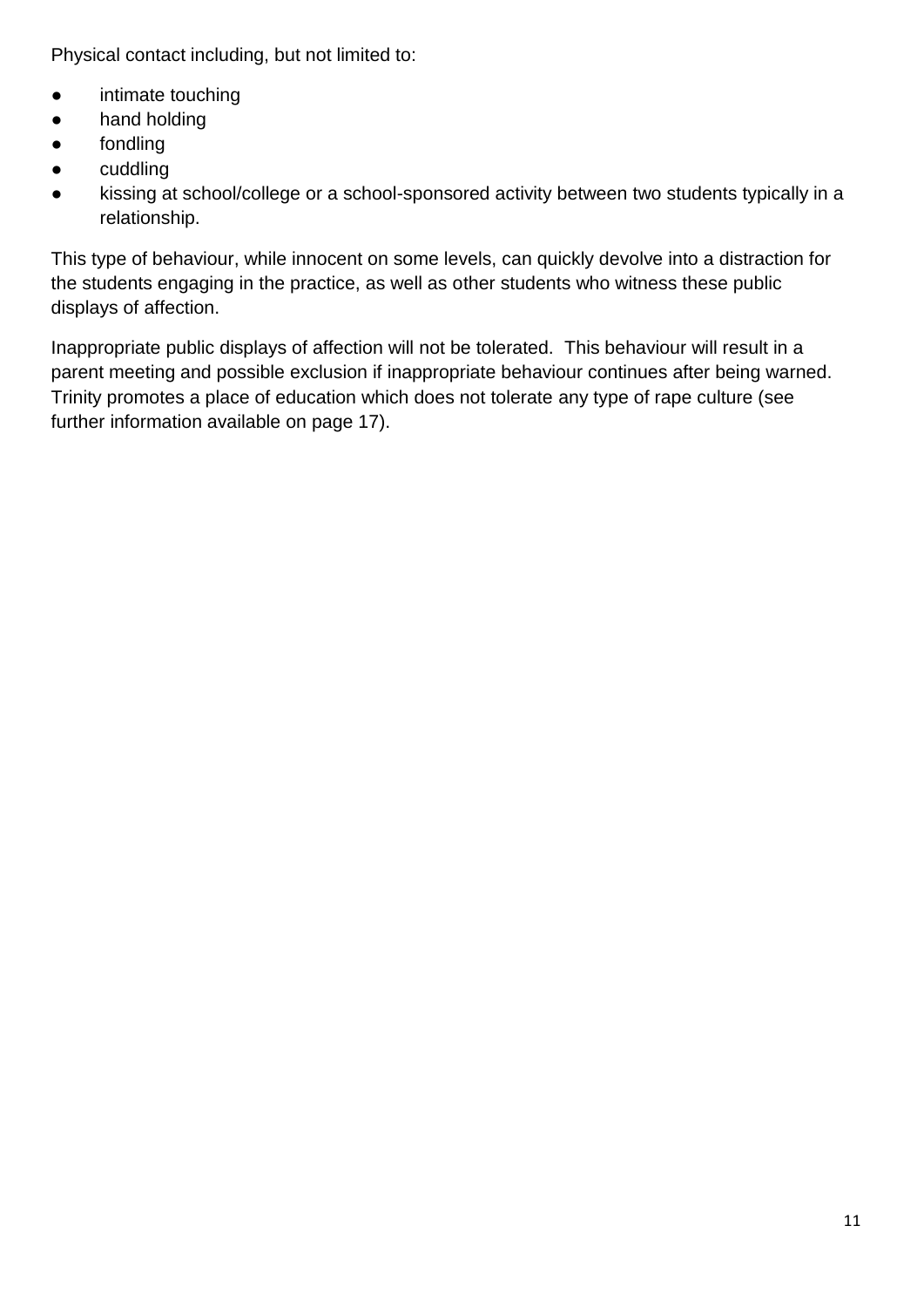|                               | <b>BEHAVIOURS</b>                                                                                                                                                                                                                                                                                                                                                                                                                                                                                                                                                                                                                                                                                                                                                                                                                                                                                                   | <b>SANCTION/ACTION</b>                                                                                                                                                                                                                                                                                                                                                                                                                                                                                                                                                                                                                                                                                                                                                                            |
|-------------------------------|---------------------------------------------------------------------------------------------------------------------------------------------------------------------------------------------------------------------------------------------------------------------------------------------------------------------------------------------------------------------------------------------------------------------------------------------------------------------------------------------------------------------------------------------------------------------------------------------------------------------------------------------------------------------------------------------------------------------------------------------------------------------------------------------------------------------------------------------------------------------------------------------------------------------|---------------------------------------------------------------------------------------------------------------------------------------------------------------------------------------------------------------------------------------------------------------------------------------------------------------------------------------------------------------------------------------------------------------------------------------------------------------------------------------------------------------------------------------------------------------------------------------------------------------------------------------------------------------------------------------------------------------------------------------------------------------------------------------------------|
| <b>LOW</b><br><b>LEVEL</b>    | Rocking the chair<br>$\Box$<br>$\Box$<br>Poor attitude<br>Tapping on the table<br>$\Box$<br>Refusing to participate in learning<br>$\Box$<br>$\Box$<br>Dismissive of everyone in the<br>classroom<br>Being stubborn and uncooperative<br>❏<br>$\Box$<br>Failure to comply with expectations<br>during the journey to school                                                                                                                                                                                                                                                                                                                                                                                                                                                                                                                                                                                         | $\Box$<br>short cooling off period outside the<br>classroom (maximum 5 minutes)<br>note to parent in Learner Planner<br>❏<br>move to another class<br>$\Box$<br>$\Box$<br>detention in break/lunchtime within<br>the Cabin<br>phone call home<br>$\Box$<br>$\Box$<br>sent to work with the Headteacher<br>or Deputy Headteachers                                                                                                                                                                                                                                                                                                                                                                                                                                                                  |
| <b>MEDIUM</b><br><b>LEVEL</b> | Within School/College or during the<br>$\Box$<br>journey/travel to School/College<br>Belligerent and abusive<br>$\Box$<br>$\Box$<br>Making personal and offensive<br>remarks<br>Talking louder, higher, quicker<br>❏<br>$\Box$<br>Adopting aggressive postures and<br>threatening aggression<br>Creating low level disruption<br>❏<br>$\Box$<br>Challenging words 'I will not - you<br>can't make me'                                                                                                                                                                                                                                                                                                                                                                                                                                                                                                               | <b>Headteacher or Senior Leader</b><br>$\Box$<br>meeting with learner<br>$\Box$<br>contact with parents and carers by<br>phone or letter and follow up<br>meeting<br>detention break/lunchtime with the<br>❏<br>Cabin<br>discussion with Form Tutor<br>$\Box$<br>$\Box$<br>restorative practice meeting<br>$\Box$<br>referral to Headteacher/Deputy<br>Headteacher and review of Risk<br><b>Assessment and Pupil Profiles</b><br>(Deputy Headteacher to evaluate<br>the use of a range of resources to<br>meet needs)<br>Parents will be asked to attend a<br>$\Box$<br>meeting to highlight the difficulties                                                                                                                                                                                     |
| <b>HIGH</b><br><b>LEVEL</b>   | Within School/College or during the<br>$\Box$<br>journey/travel to School/College<br>Shouting, screaming, crying out<br>$\Box$<br>causing anxiety to others<br>Spitting or other physical abuse<br>$\Box$<br>with the intent to harm<br>$\Box$<br>Damaging property<br>$\Box$<br>Attempting to do dangerous<br>actions such as threatening to<br>break things which could harm you<br>and others.<br>Hurting self and/ or hurting others<br>$\Box$<br>(kicking, slapping, punching).<br>$\Box$<br>Grabbing or threatening others,<br>aggressive behaviour<br>$\Box$<br>Extreme rudeness and/or physical<br>or verbal aggression, intimidation<br>to a member of staff or students<br>$\Box$<br>Cigarette, alcohol or drugs with the<br>intention to bring onto school<br>property<br><b>Theft</b><br>❏<br>$\Box$<br>Bullying, racism and sexual<br>harassment and contact (including<br>issues within Rape Culture) | $\Box$<br>Removal of placement in line with<br>parent school agreement<br>meeting and placement review with<br>$\Box$<br>parents and carers and LA<br>$\Box$<br>Internal, external fixed or<br>permanent exclusion.<br>$\Box$<br>review of Risk Assessment<br>(Headteacher to evaluate use of a<br>range of resources to meet needs).<br>placement on Daily Report<br>$\Box$<br>$\Box$<br>Executive Headteacher (or in her<br>absence Headteachers for the<br>school and college) detention<br>Police involvement<br>$\Box$<br>$\Box$<br>Emotional and Wellbeing provision<br>$\Box$<br>restorative practice meeting<br>$\Box$<br>provision of additional support to<br>meet social and emotional needs<br>agree within consultative<br>collaboration with placing<br>authority/parent and carer. |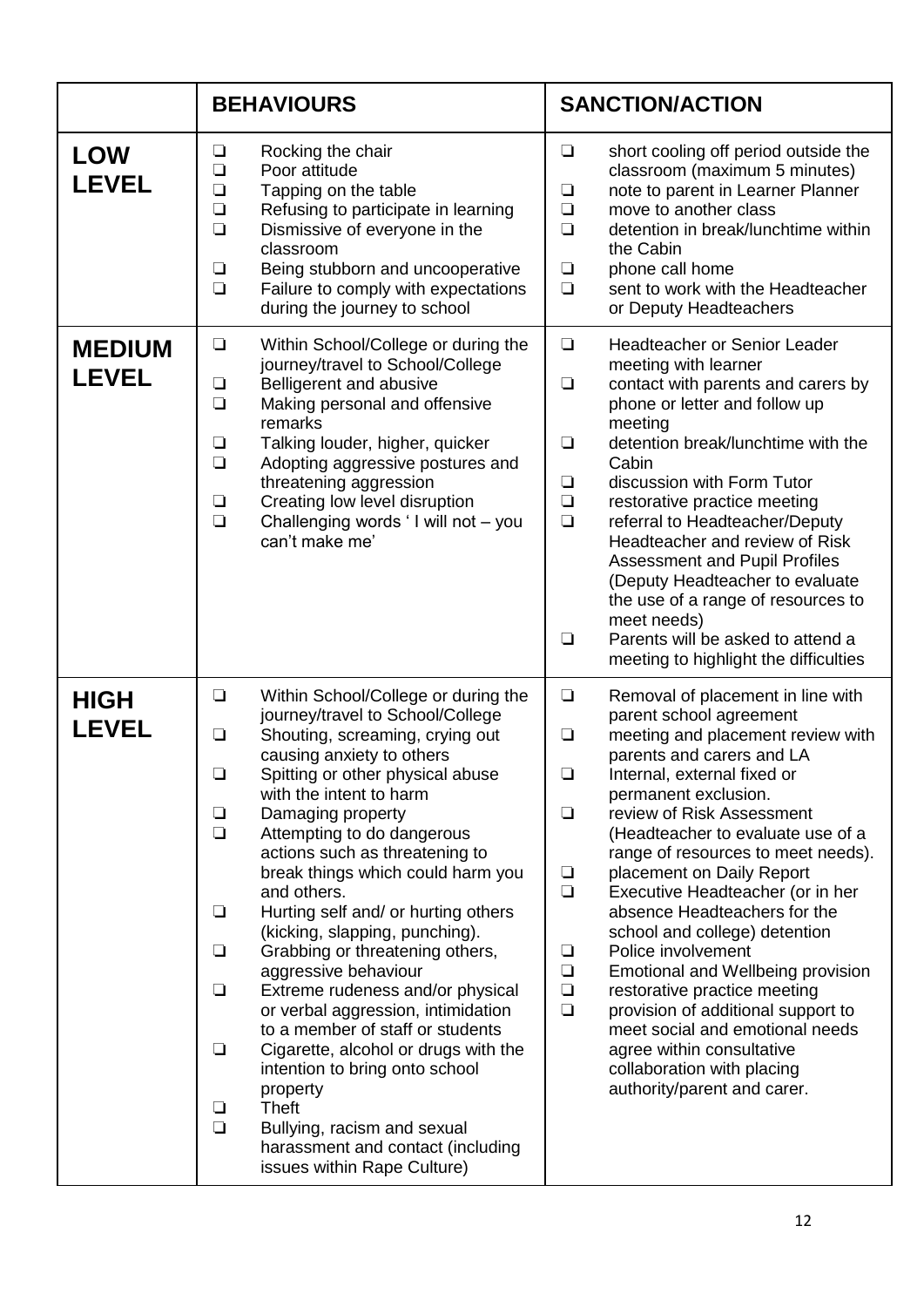## **Seclusion and Isolation**

Trinity does not provide seclusion and isolation rooms, however, learners who require 'time out' which they can request themselves, on an agreed plan, then learners are able to go to an agreed safe area for an agreed length of time, which will be noted on the learners Pupil Profile. This information will be shared with parents and will form part of the emotional wellbeing provision for the learner. When learners need to have isolation from their class, due to the levels of disruption which does not support peers to continue to learn, then this will be directed by the Head of School or College or the Deputy Heads on each site.

Should an agreed 'safe area' be identified for a learner who is requiring time out is not used effectively or the learner leaves the property, this would become a safeguarding issue and therefore the Safeguarding Policy will be implemented.

The removal of break and lunchtime with peers is supported by the senior leadership team within the school or college. All actions to be noted on CPOMS.

## **Recovery and Restorative Practice**

After any incident, learners and staff may feel that they need time to recover. The SLT within the school will support and monitor the situation, and operate an open door to discuss ongoing and future concerns. Everyone needs time and space to reflect and Trinity School and College looks for signs when the learner is ready to move forward to talk.

Some learners may feel low and negative about themselves after an incident, again support and reassurance, without the pressure to resolve or restore relationships at this stage is advocated.

Post incident support is provided on an individual basis and will draw upon structures within the school available to learners who are causing concern. Short term Social Care and Behavioural Plans will enable resources to be deployed to support the learner to maintain inclusion within the school.

Listening and learning from the incident forms a valuable learning experience for both the learner and the professional staff in the school. At this point Restorative Practice meetings will take place and support any victim and the perpetrator to move forward in a positive way.

Within staff briefings, the evaluation and reflection on the process will be shared in order to improve our practice and to be better placed to support the learner towards independent management of their behaviour.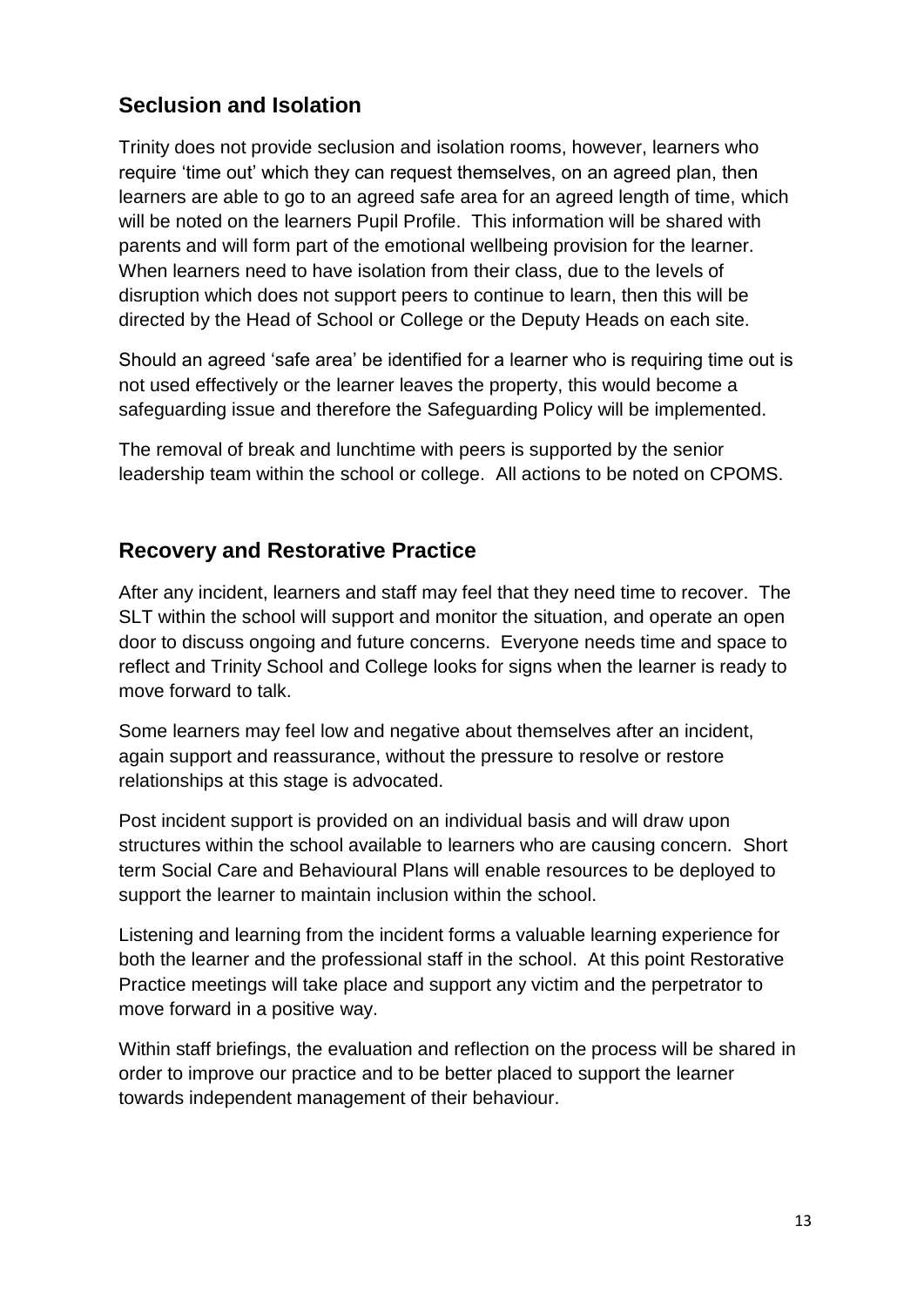Reasonable adjustments to be considered after a review of the risk assessment has been completed and agreed by the Safeguarding and LAC Manager and noted on CPOMS.

### **The Reflection Meeting**

This is a meeting to establish the fact from each person's perspective and to provide each person involved with an opportunity to discuss the issues which led up to the incident and their contribution thereto. This meeting will be chaired by a senior leader not directly involved with the incident in order to form a balanced view on the beliefs of all involved. Reports will be provided for CPOMS of all the meetings in order to support the review of whether there needs to be further action from Trinity such as a reasonable adjustment, exclusion, removal of placement or a restorative practice meeting.

## **The Restorative Practice Meeting**

Informal restorative practices bring together the perpetrator and victim within any inappropriate behaviour situation. The victim might not have been a premeditated victim of the inappropriate behaviour, however being within the vicinity of the behaviour might have affected them in some way.

The Restorative Practice Manager may ask an affective question in order to start the Restorative Practice Meeting, such as.

#### *"Who do you think has been affected by what you just did?"*

and then follow-up *with*

#### *"How do you think they've been affected?"*

particularly if learners are feeling uncertain of what to say within such a meeting.

In answering such questions, the learner has a chance to reflection on his or her behaviour, make amends and it is hoped that it would support the learner to modify behaviours in the future.

The use of informal restorative practices dramatically reduces the need for more time-consuming formal meetings where the learners are not at the centre of the discussion. Restorative Practice Meetings bring about closure to the inappropriate behaviour or incident, fosters awareness, empathy and responsibility in a way that is likely to prove far more effective in achieving good behaviours in the future, and promotes inclusion.

Reports will be provided for CPOMS.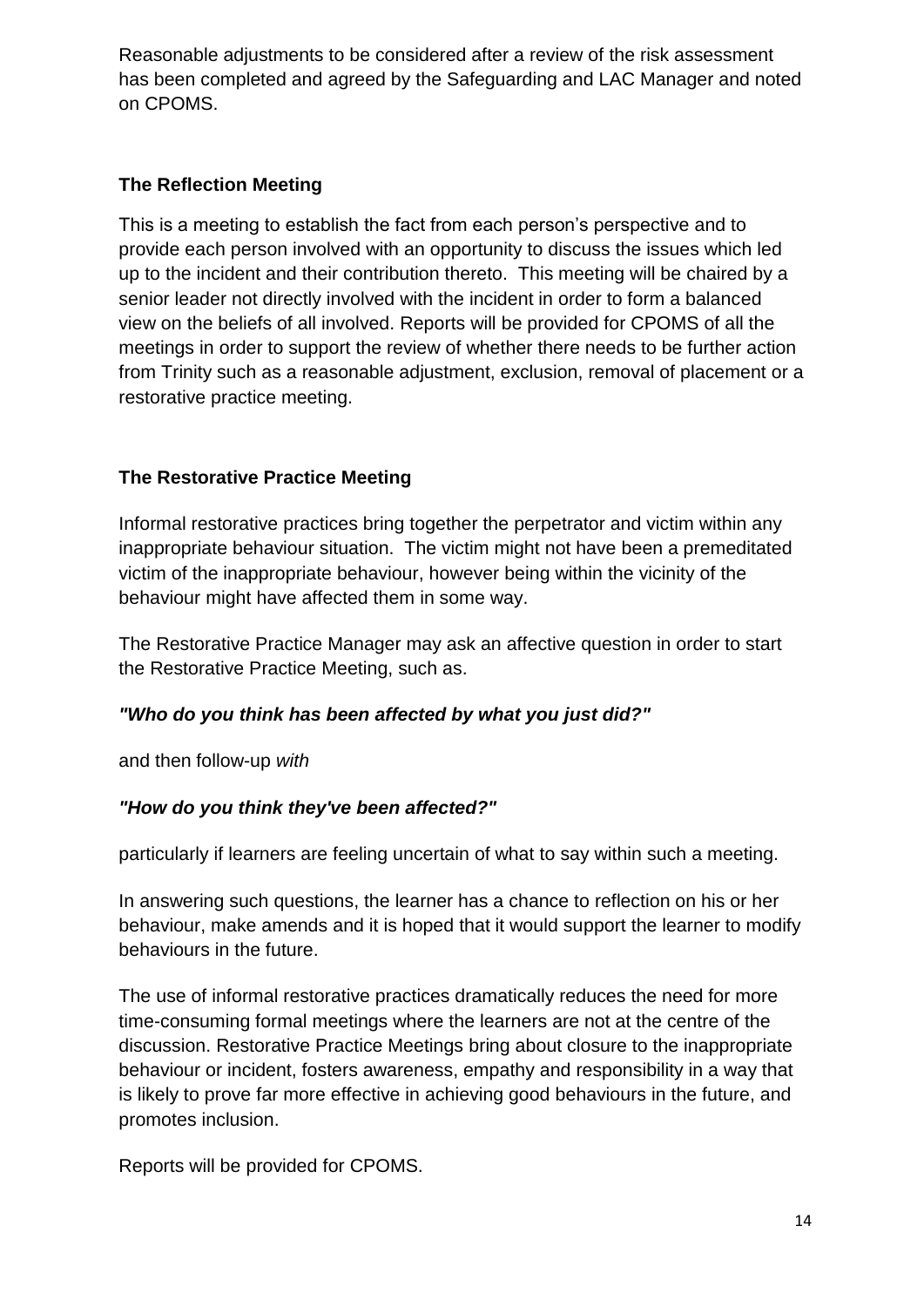# **Staff training on Behavioural Management within the School and College**

At least once a year, staff attend INSET training on behaviour. The training is focused on the

- Understanding of policies and procedures for promoting children and young people's positive behaviour and to contribute to the review of the School and College Behaviour Policies and Procedures.
- Skills in promoting positive behaviour and the management of inappropriate behaviour

The training course is accredited through NCFE Specialist Support for Teaching and Learning in Schools, Level 3, Unit 6 Promote children and young people's positive behaviour, Unit accreditation number: A/601/4069.

Most Trinity staff are trained in Team Teach procedures which promote the least intrusive positive handling strategy and a continuum of gradual and graded techniques, with an emphasis and preference on the use of verbal, nonverbal deescalation strategies being used and exhausted before positive handling strategies are utilised.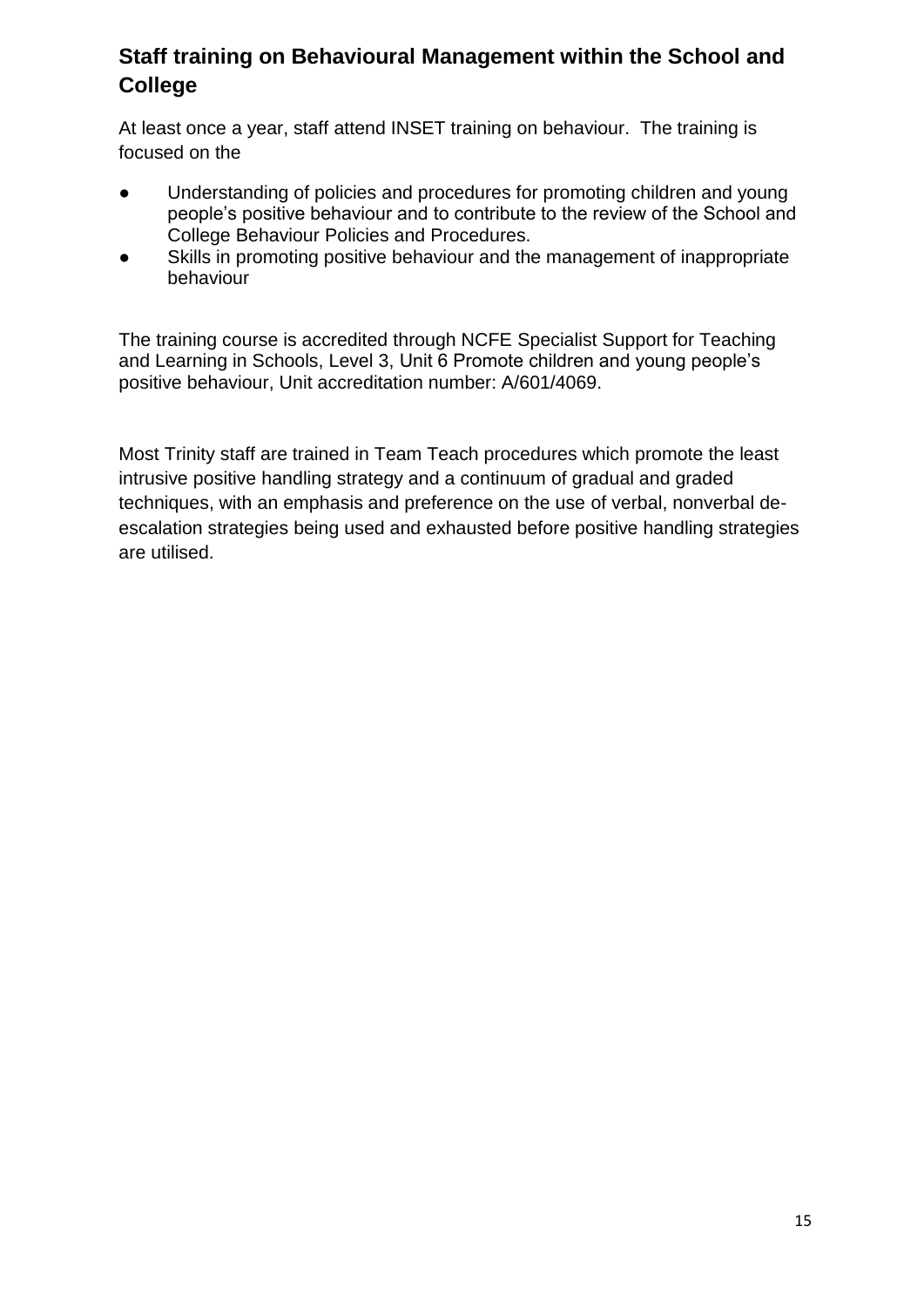# **Rape Culture**

Rape Culture is an environment in which rape is prevalent and in which sexual violence against women is normalized and excused in the media and popular culture. Rape culture is perpetuated through the use of misogynistic language, the objectification of women's bodies, and the glamorization of sexual violence, thereby creating a society that disregards women's rights and safety.

[\(](https://www.marshall.edu/wcenter/sexual-assault/rape-culture/) <https://www.marshall.edu/wcenter/sexual-assault/rape-culture/> )

## **Examples of Rape Culture**

- Blaming the victim ("She asked for it!")
- Trivializing sexual assault ("Boys will be boys!")
- Sexually explicit jokes
- Tolerance of sexual harassment
- Inflating false rape report statistics
- Publicly scrutinizing a victim's dress, mental state, motives, and history
- Gratuitous gendered violence in movies and television
- Defining "manhood" as dominant and sexually aggressive
- Defining "womanhood" as submissive and sexually passive
- Pressure on men to "score"
- Pressure on women to not appear "cold"
- Assuming only promiscuous women get raped
- Assuming that men don't get raped or that only "weak" men get raped
- Refusing to take rape accusations seriously
- Teaching women to avoid getting raped instead of teaching men not to rape

Thomas Furnell, Headteacher of College **Date: March 2021 Review Date: September 2021**

Georgina Moorcroft, Headteacher of School **Date: March 2021 Review Date: September 2021**

Elizabeth Baines, Executive Headteacher **Date: September 2020**